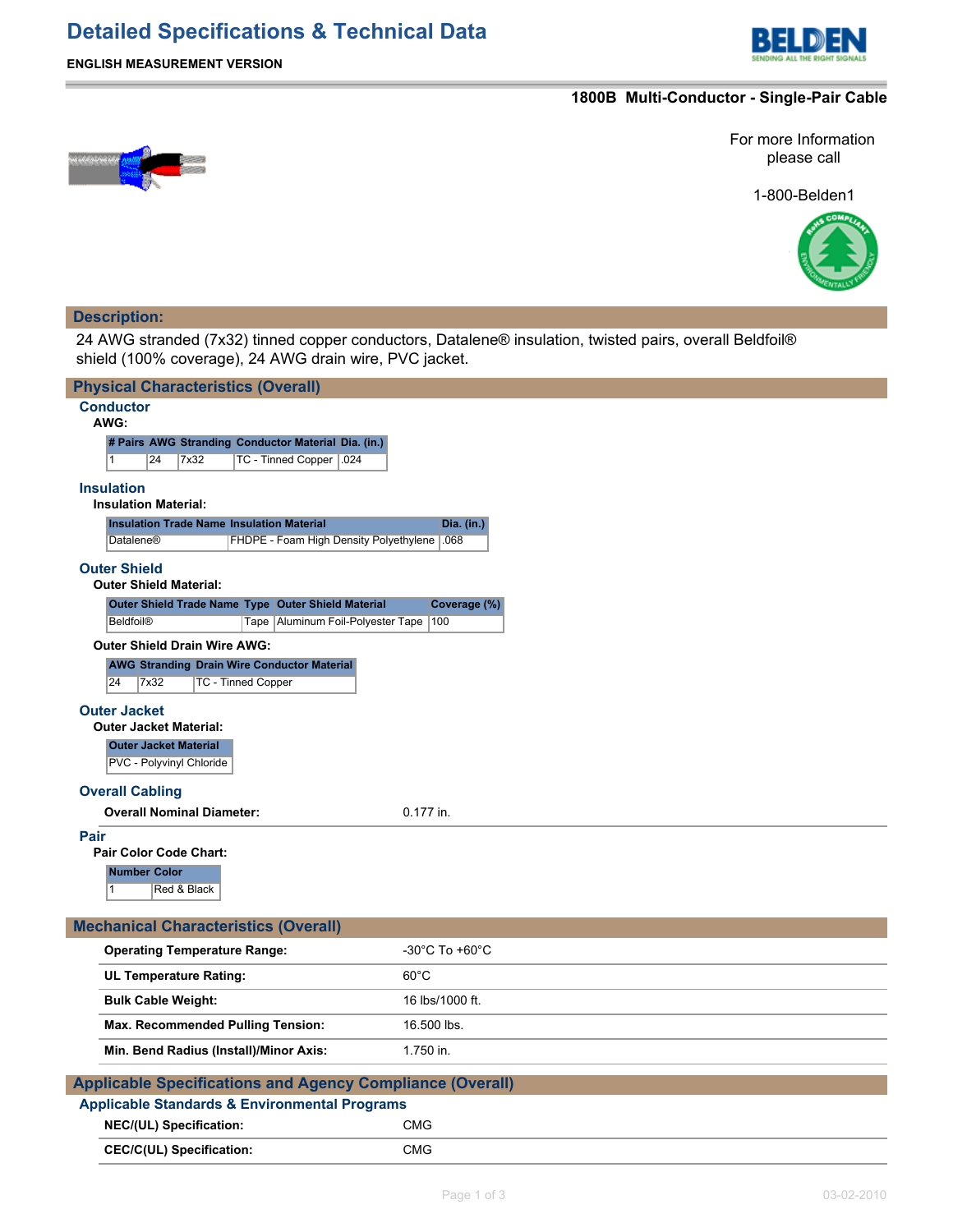# **Detailed Specifications & Technical Data**

### **ENGLISH MEASUREMENT VERSION**

L.



## **1800B Multi-Conductor - Single-Pair Cable**

|                          | <b>EU CE Mark:</b>                    | Yes        |  |  |
|--------------------------|---------------------------------------|------------|--|--|
|                          | EU Directive 2000/53/EC (ELV):        | Yes        |  |  |
|                          | EU Directive 2002/95/EC (RoHS):       | Yes        |  |  |
|                          | EU RoHS Compliance Date (mm/dd/yyyy): | 01/01/2004 |  |  |
|                          | EU Directive 2002/96/EC (WEEE):       | Yes        |  |  |
|                          | EU Directive 2003/11/EC (BFR):        | Yes        |  |  |
|                          | CA Prop 65 (CJ for Wire & Cable):     | Yes        |  |  |
|                          | MII Order #39 (China RoHS):           | Yes        |  |  |
|                          | <b>Other Specification:</b>           | AES/EBU    |  |  |
| <b>Flame Test</b>        |                                       |            |  |  |
|                          | C(UL) Flame Test:                     | FT4        |  |  |
| <b>Plenum/Non-Plenum</b> |                                       |            |  |  |
|                          | Plenum (Y/N):                         | No         |  |  |
|                          | <b>Plenum Number:</b>                 | 1801B      |  |  |
|                          |                                       |            |  |  |

### **Electrical Characteristics (Overall)**

**Nom. Characteristic Impedance:**

**Impedance (Ohm)** 110

**Nom. Inductance:**

**Inductance (µH/ft)**

 $\overline{.18}$ 

**Nom. Capacitance Conductor to Conductor:**

**Capacitance (pF/ft)** 12

**Nom. Capacitance Cond. to Other Conductor & Shield:**

**Capacitance (pF/ft)**

26

#### **Nominal Velocity of Propagation:**

**VP (%)** 76

**Nom. Conductor DC Resistance:**

**DCR @ 20°C (Ohm/1000 ft)**

23.7

**Nom. Attenuation: Freq. (MHz) Attenuation (dB/100 ft.)**

|         | rieg. (Mriz) Allendation (dD/100 it.) |
|---------|---------------------------------------|
| .384    | .69                                   |
| .7056   | .93                                   |
| .768    | .96                                   |
| 1.024   | 1.07                                  |
| 1.4112  | 1.19                                  |
| 1.536   | 1.21                                  |
| 2.048   | 1.31                                  |
| 2.8224  | 1.41                                  |
| 3.072   | 1.45                                  |
| 4.096   | 1.57                                  |
| 5.6448  | 1.76                                  |
| 6.144   | 1.83                                  |
| 8.192   | 2.01                                  |
| 11.2896 | 2.24                                  |
| 12.288  | 2.30                                  |
| 24.576  | 3.08                                  |